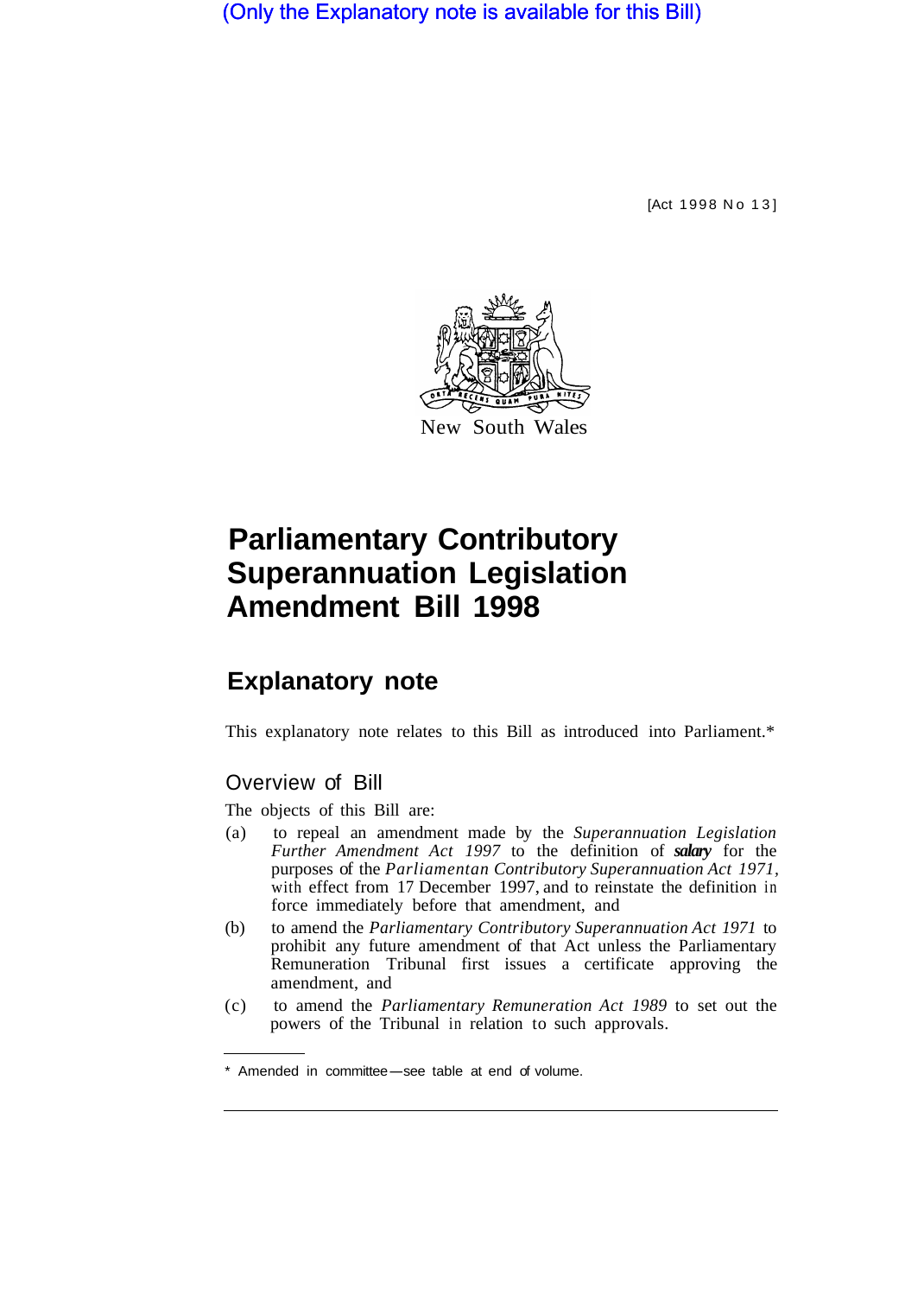Parliamentary Contributory Superannuation Legislation Amendment Bill 1998 [Act 1998 No 13]

Explanatory note

### Outline of provisions

**Clause 1** sets out the name (also called the short title) of the proposed Act.

**Clause 2** provides for the commencement of the proposed Act on the date of assent. Clauses 3 and 6 and Schedule 1 are backdated to 17 December 1997, which was the date of assent to the *Superannuation Legislation Further Amendment Act 1997.* Those provisions reverse the effect of the amendment made by that Act to the definition of *salary.* 

**Clause 3** is a formal provision giving effect to the amendment to the *Parliamentary Contributory Superannuation Act 1971* set out in Schedule 1.

**Clause 4** is a formal provision giving effect to the amendment to the *Parliamentary Contributory Superannuation Act 1971* set out in Schedule 2.

**Clause 5** is a formal provision giving effect to the amendments to the *Parliamentary Remuneration Act 1989* set out in Schedule 3.

**Clause 6** repeals Schedule 1.2 [2] of the *Superannuation Legislation Further Amendment Act 1997.* This item amended the definition of *salary* in the *Parliamentary Contributory Superannuation Act 1971.* 

**Clause 7** validates the actions and omissions of the Trustees of the Parliamentary Contributory Superannuation Fund in carrying out functions as a result of the amendment to be repealed and in acting in anticipation of the repeal taking place. It also excludes them, and persons acting under their direction, from liability for such actions and omissions.

### **Schedules**

### **Schedule 1 Amendment of Parliamentary Contributory Superannuation Act 1971**

Schedule 1 omits the provisions inserted in the definition of *salary* in the *Parliamentan Contributory Superannuation Act 1971* by the *Superannuation Legislation Further Amendment Act 1997* and amends that definition so that it is the same as it was before the amendment was made.

#### Explanatory note page 2